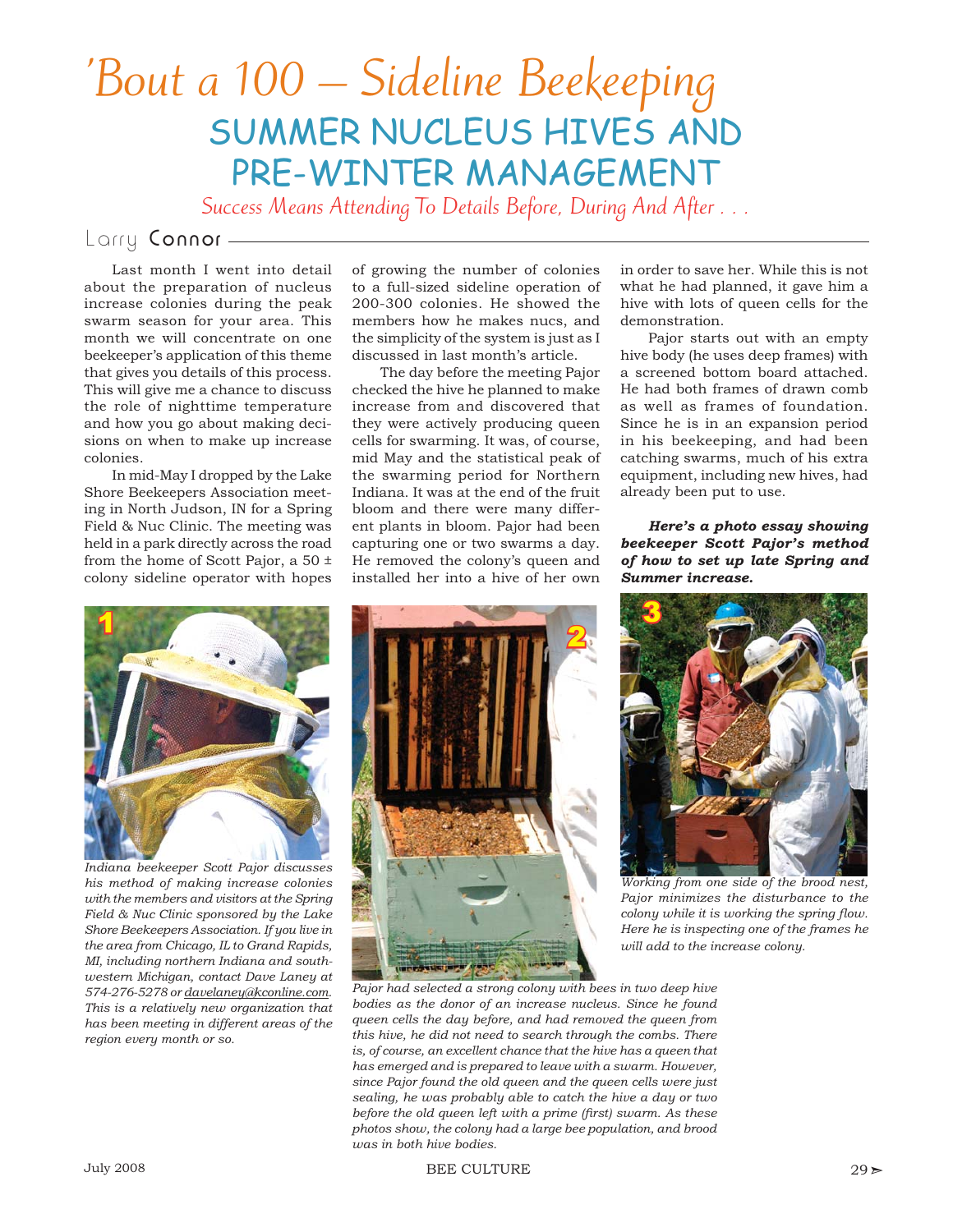

*Pajor moves the fi rst frame he has selected to the its new home. This frame contains sealed queen cells and brood of a variety of ages, but most of the brood was older larvae approaching the sealing stage. This balances the brood age of the next frame, which contains older sealed brood. Pajor moves the second frame from the which contains older sealed brood.* 



*parent hive to the increase unit. He has selected a frame with good honey reserves at the top of the comb, and a solid brood pattern in the center of the comb. Much of the brood was near emergence, and there is good bee coverage on this frame.*



*Once all the combs used in the increase colony have been removed from the parent hive, Pajor inserts frames with drawn comb or foundation for the strong colony to draw out and utilize for brood production or food storage, as needed by the hive. He keeps the placement of the frames at the same location where the brood and food frames were removed. Pajor is on a program of replacing comb every five years, so each hive body needs to have two new frames added each season.*



*Pajor uses screened bottom boards as part of his mite management plan, and has fastened this screened bottom board to the increase colony. While it would be okay to leave the colony like*  this for a day or two, it is better to fill the spaces to the left and *right of the three frames of bees with frames of drawn comb. This will allow the bees and queen to quickly expand into the comb. If you do not have drawn comb, you must add foundation in frames. The bees will have to work harder to build the*  comb, but new increase colonies often do a fine job of building *worker combs.*



*This is a food frame containing capped honey and open cells of pollen. This provides the increase colony with adequate food on days it is unable to forage, and will guarantee colony growth. As the pollen is removed by the nurse bees and consumed to make brood food to feed developing larvae, the cells will be polished so the queen will lay into them. New beekeepers must not think that frames are always used for the same function all season. The bees maintain a very dynamic method of optimizing comb for the needs at that moment in their development. As colonies expand they will consume stored honey, then use the cells for pollen storage (which needs to be very close to the brood area for full utilization), and then be used for brood rearing. As the season ends the reverse may happen, with last worker bee emerging in the late Summer, then used for pollen storage, and fi nally used for honey storage for the Winter.*



*Every beeyard visit has something you*  can learn from. Here old roofing material has been snatched from the landfill and *is being used as a labor and chemical free method of controlling weeds in front of the colonies. Also note the hive stands; they get the hives off the ground and out of any standing water. It also saves the back from so much bending. The stands sit on cement blocks.*